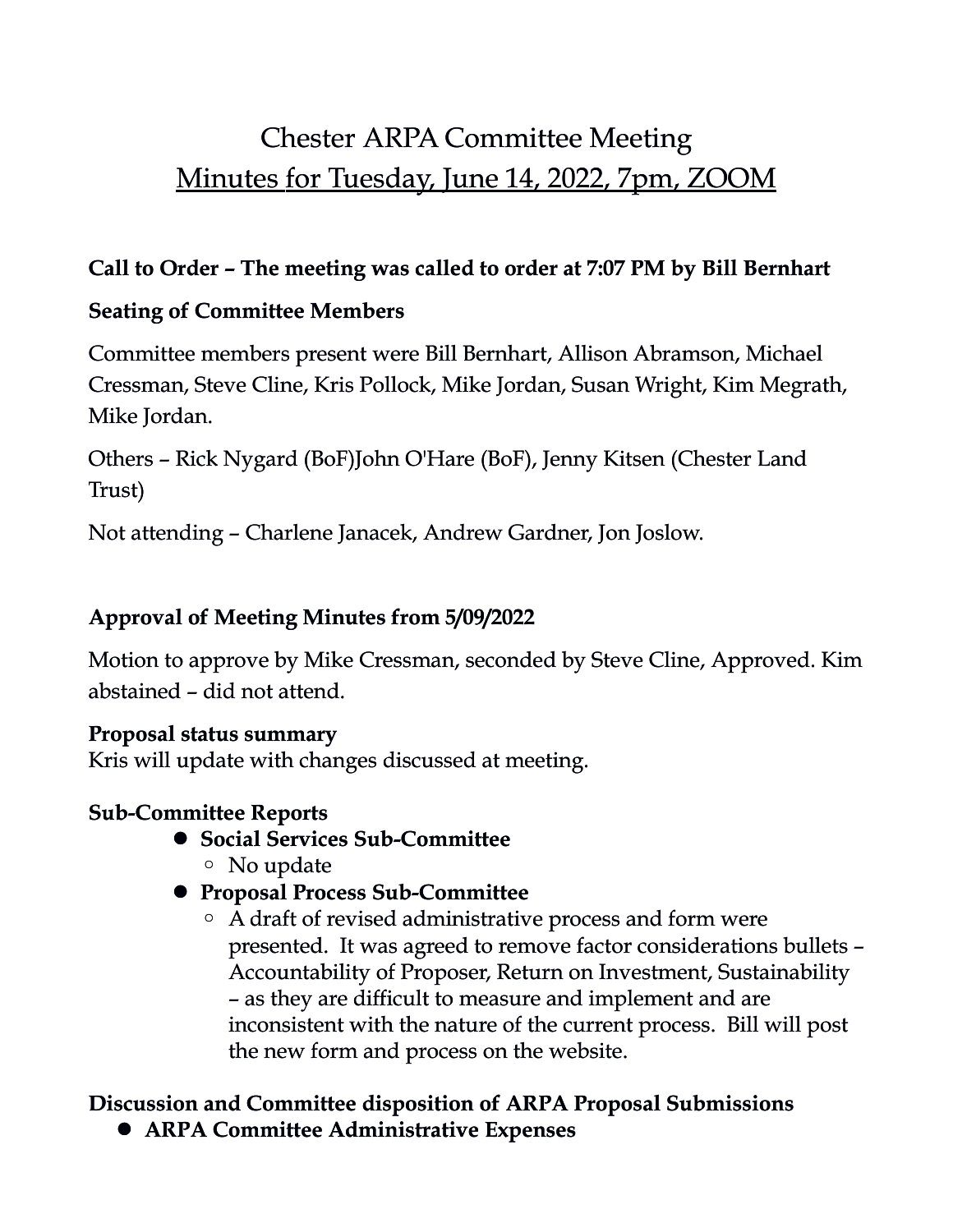◦ The Board of Selectmen approved \$3,250 of \$5,250 of the Committee Administrative Expenses, deciding not to approve the \$2,000 for Communications. There was general concern and disappointment expressed by the Committee that this was not fact based and reflected a lack of support for the Committee's efforts and successes to date. Susan Wright affirmed that post card mailings have been effective in past initiatives to get engagement. Bill will seek approval for the cost of one single-message postcard mailing to support engagement in an ARPA Informational Meeting - \$700.

#### ! **Full Service Generator for Town Hall**

◦ Revised proposal currently with Board of Finance. Changes are minor so we will defer to Board of Finance.

## ! **Chester Land Trust Preservation Project**

- Current mitigation is done by volunteers and so is at risk if someone is disabled. Other CLT tasks are not being completed and there is a backlog. Open space visitation increased significantly during COVID. Visitors to Chester food establishments were referred to the Carini Preserve. It is a part of the core of Chester Center.
- Jenny Kitsen Carini Preserve is a great opportunity to educate the community to learn how to control on other properties.
- Long term maintenance vision for CLT Success will be determined by the intensity, duration and specific methods of eradication efforts.
- Focus is on maintaining public access to the preserve, education and supporting the organization's efforts.
- Motion to move forward Bill Bernhart, second Mike Jordan. Motion passed

#### ! **Town of Chester Website Overhaul**

- Proposal is for initial \$11,500 for preparation and launch of new website,. Subsequent 5 years contract costs will be in Operating Budget.
- Motion to move forward Michael, second Allison, Susan Wright abstained, motion passed.

#### ! **Road Inventory and Maintenance Schedule (\$30,000)**

- The goal of the proposal received general support. Sustainable planning!
- According to procurement policy this may have to be competitively bid. However, Nathan Jacobsen Associates are the town engineers and likely have a significant amount of data and experience invested in this function. They would have to be involved in the implementation. It was not clear how this would proceed if a competitive bidding process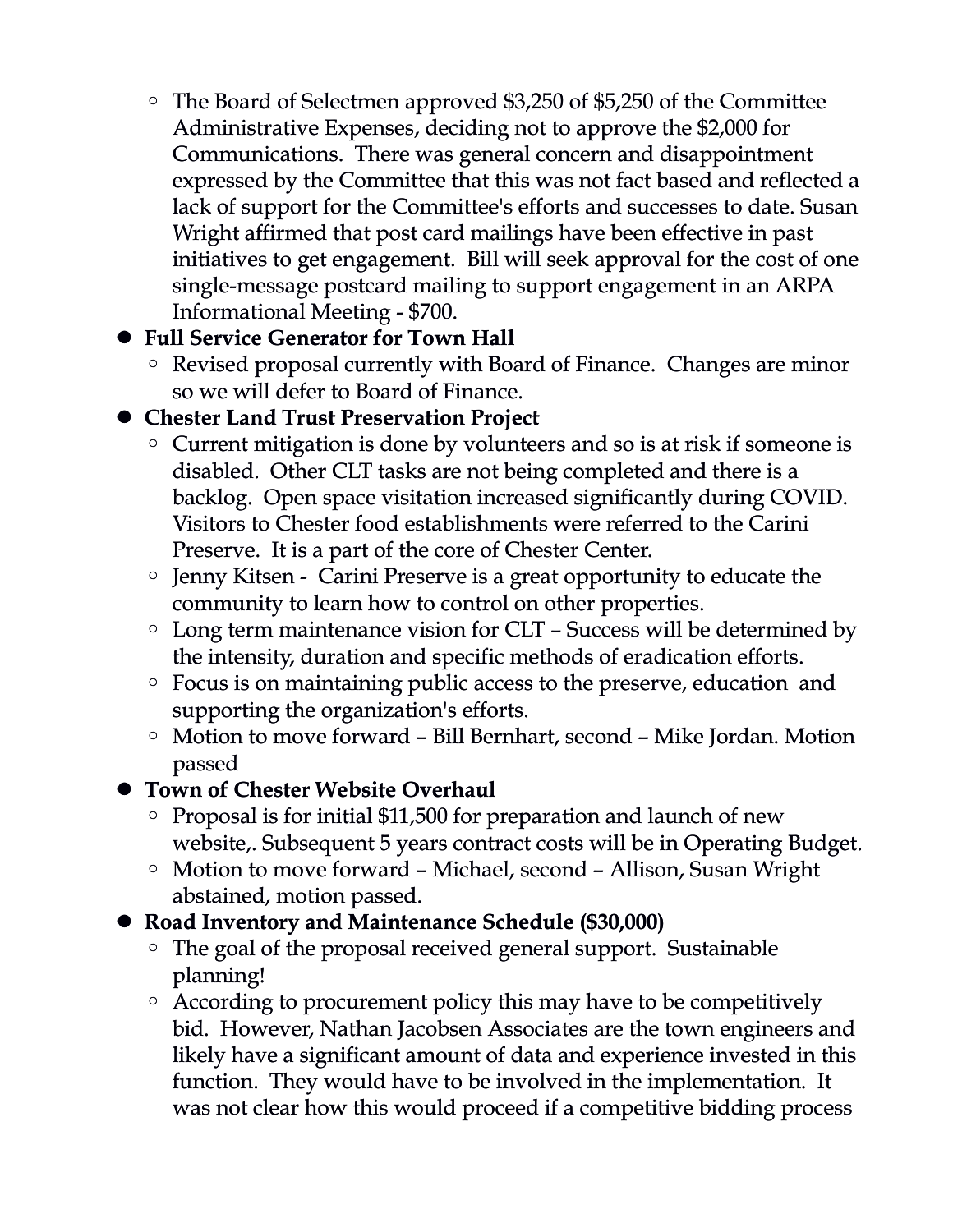was required.

◦ Motion to move proposal forward with the conditions that it not exceed \$30,000, and that the proposal will be processed by Board of Finance and Board of Selectmen in accordance with town Procurement Policy – motion made by Mike Jordan, Seconded by Kim Megrath, Passed.

# ! **War Memorial Upgrade (\$25,000)**

- Bill talked to Meredith Devanney , Veterans Advocate for Chester. She feels this proposal is supported by the veterans of Chester (American Legion Post 97). Veterans organizations have been explicitly included as eligible non-profits (501 C(19)) by the Treasury Final Rule.
- John O'Hare would like to see recognition of "cold war warrior" veterans, who served during non-war periods. Perhaps clarification of the criteria for inclusion on the monument is needed.
- Mike Jordan commented that it may not align with the intent of COVID funding. To be determined.
- We will put this aside to allow research into what other American Legion Posts/VFWs are doing, and to compare to future proposal receipts. Motion by Bill Bernhart, second by Mike Jordan, passed.

## ! **Online Permitting System Solution (\$20,000)**

- Mike Jordan feels this would be a valuable improvement/modernization to current town permitting operations. It is proposed as a joint effort with Deep River as we share personnel in some functions. It would be partially supported by revenue stream from fees.
- The contract or contracts need to be looked at from procurement and financial perspectives.
- This should be looked at as one part of a strategic plan to improve town operations. The scale of Chester's population may require some systems investments that may be necessary in the big picture.
- Need to understand how this would operate between the two towns and with any other town involved in hosting.
- Michael Cressman is asking what the value payback is, considering future operating expenses.
- Many details need to be firmed up. Bill will invite submitter John Guszkowski (Zoning Enforcement Officer, Chester) to our next meeting to discuss.
- Susan Wright described some citizen/contractor feedback regarding how difficult it is to obtain required permits given staffing vacancies and varied office hours.